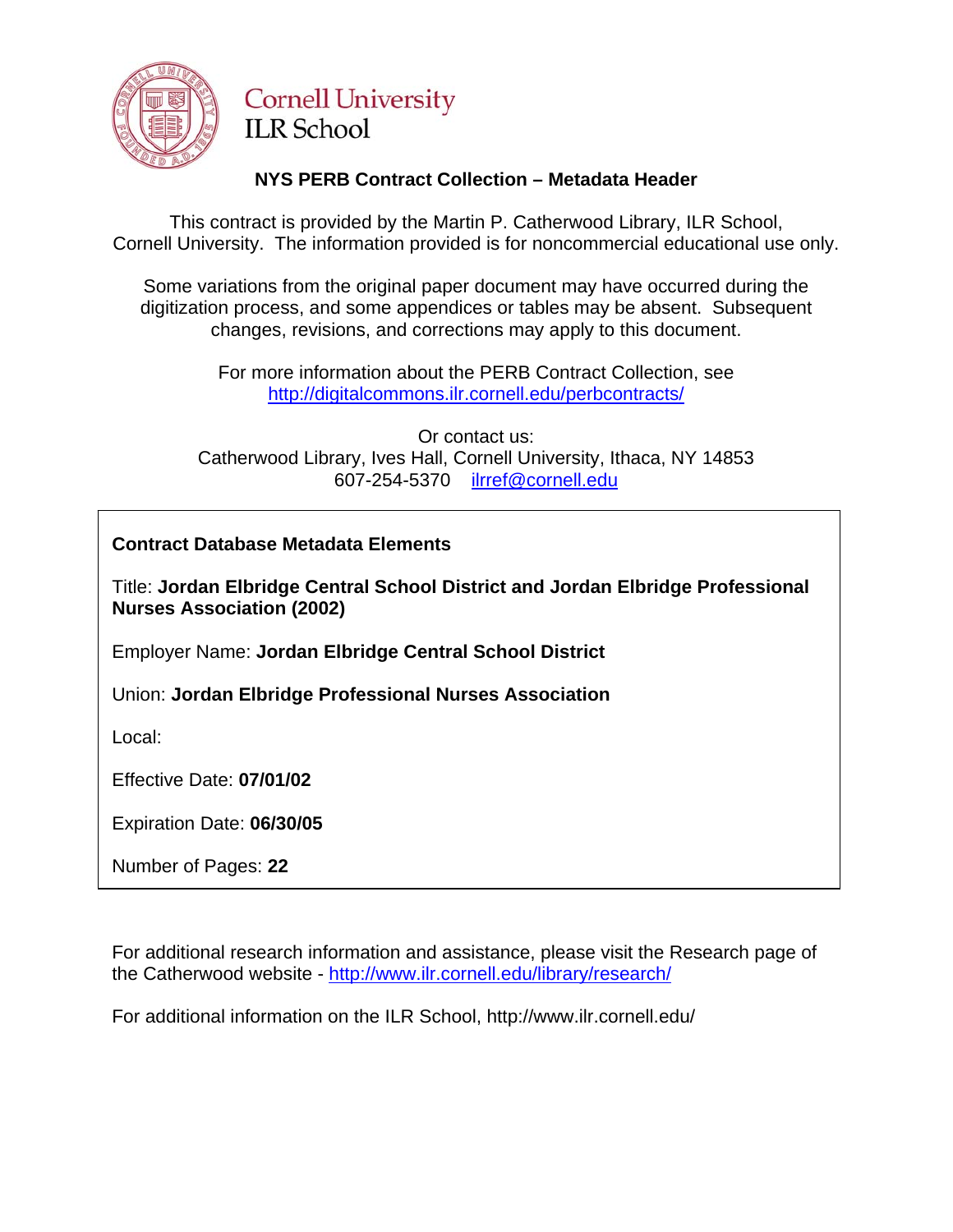RN<br>5393

삭

 $7/1$   $6/30$ 2002-2005

## **AGREEMENT BETWEEN TBE**

## **SUPERINTENDENT OF THE**

## **JORDAN ELBRIDGE** CENTRAL **SCHOOL DISTRICT**

## **AND THE**

## **JORDAN ELBRIDGE PROFESSIONAL** NURSES **ASSOCIATION**

**RECEIVED** 

**MAR** 0 7 2005

**NYS PUBUC EMPLOYMENT RELATIONS BOARD**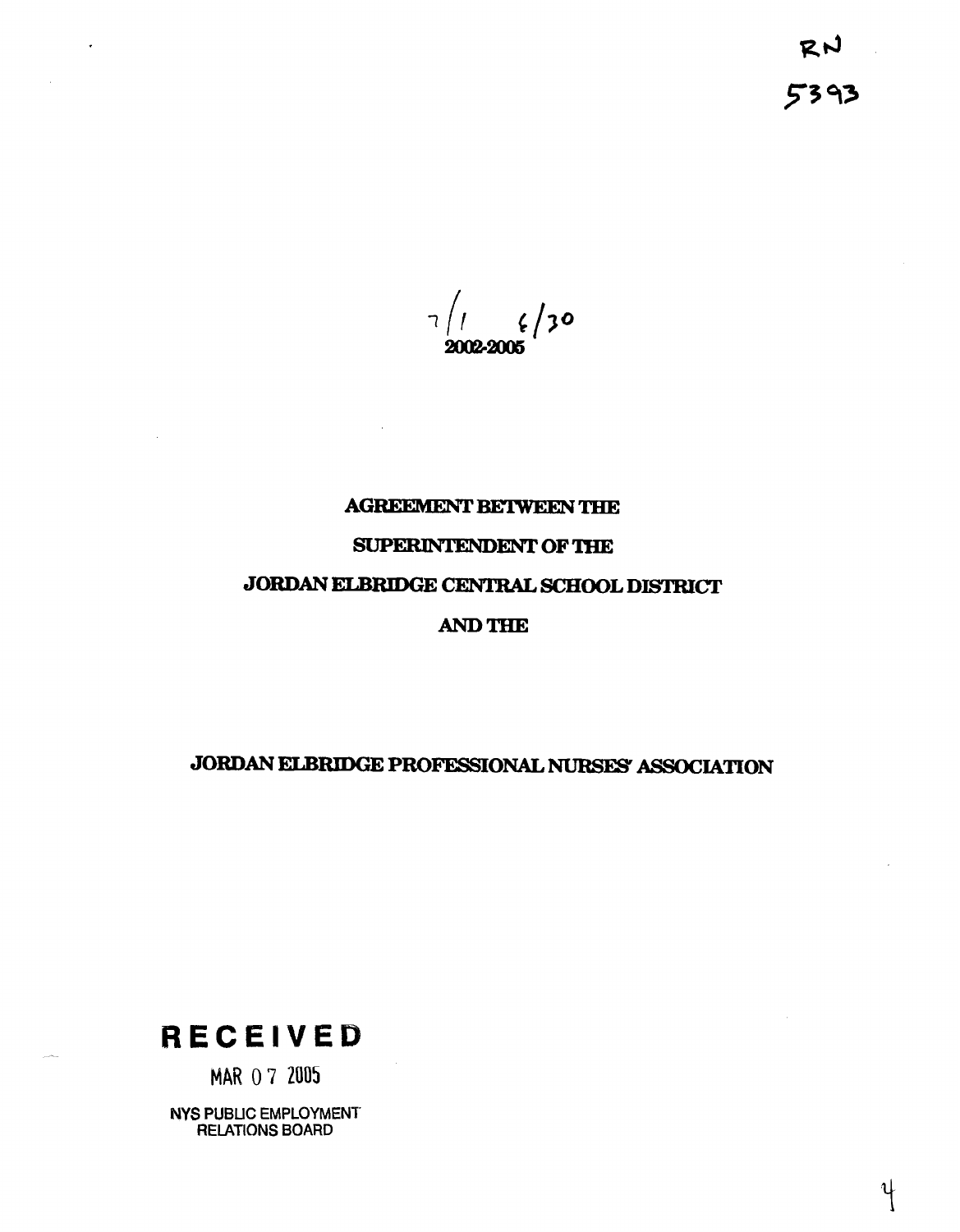$\mathcal{L}^{\text{max}}_{\text{max}}$  $\mathcal{L}^{\text{max}}_{\text{max}}$  .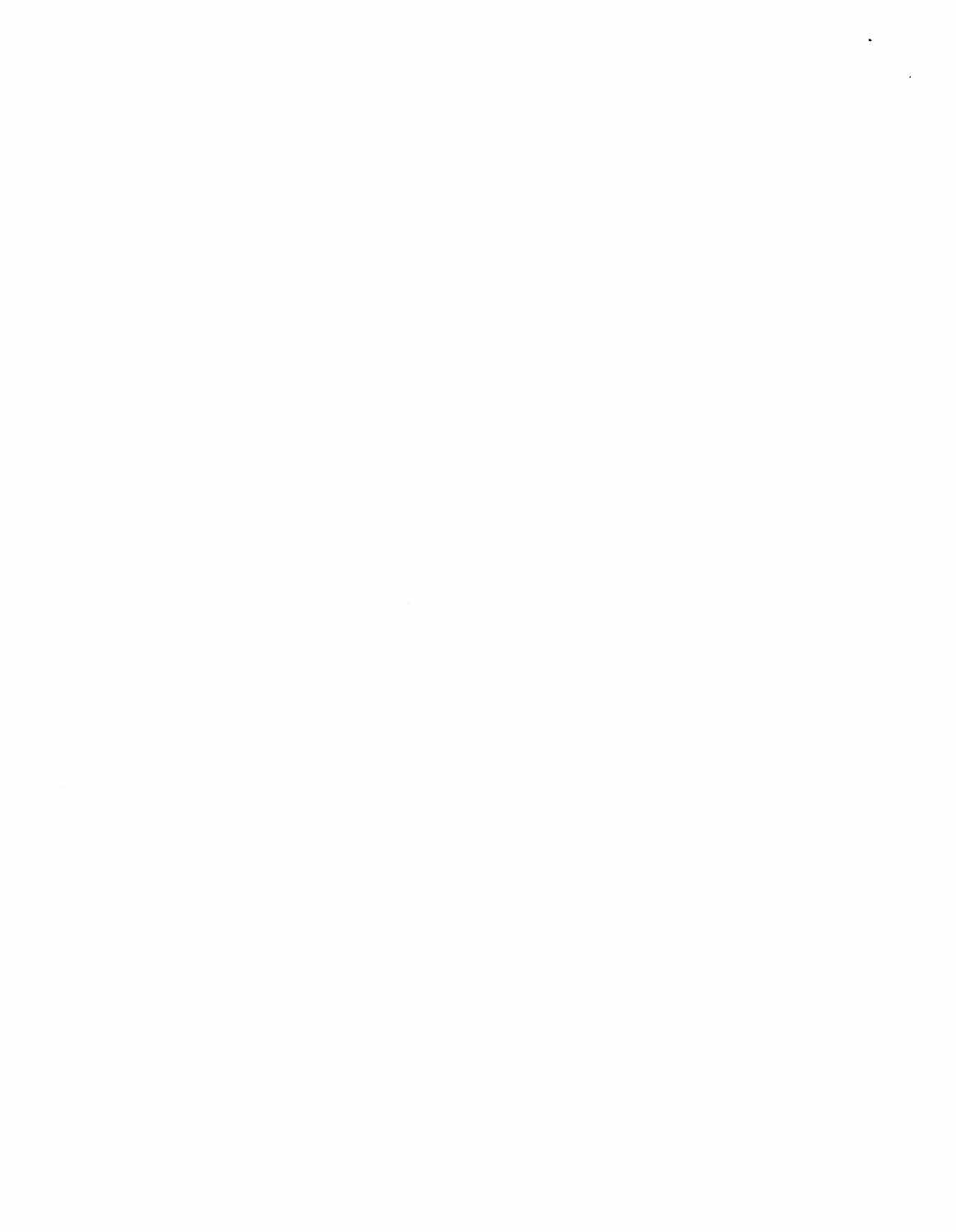## **TABLE OF CONTENTS**

| <b>ARTICLE</b> | <b>DESCRIPTION</b>                                                |                                                                                                                         |  | <b>PAGE</b> |
|----------------|-------------------------------------------------------------------|-------------------------------------------------------------------------------------------------------------------------|--|-------------|
| Ι.             | <b>TITLE AND RECOGNITION</b>                                      |                                                                                                                         |  | 4           |
| II.            | <b>NEGOTIATIONS PROCEDURE</b>                                     |                                                                                                                         |  |             |
| Ш.             |                                                                   | <b>TEMPORARY LEAVES OF ABSENCE</b>                                                                                      |  |             |
|                | А.                                                                | <b>Individual Sick Leave</b>                                                                                            |  | 9           |
|                | <b>B.</b>                                                         | Leave on Account of Sickness in Family                                                                                  |  | 9           |
|                | $\mathbf{C}$ .                                                    | Leave on Account of Death in Family                                                                                     |  | 10          |
|                | D.                                                                | Leave Allowable for Court Attendance                                                                                    |  | 10          |
|                | Е.                                                                | Leave Allowable for Quarantine                                                                                          |  | 10          |
|                | F.                                                                | <b>Personal Days</b>                                                                                                    |  | 11          |
|                | G.                                                                | Leave Allowable on Account of Injury in the<br>Performance of Duty                                                      |  | 12          |
|                | Η.                                                                | Leave Allowable for Attendance by Employees<br>at Conferences, Meetings, etc.                                           |  | 12          |
| IV.            | <b>EXTENDED LEAVES OF ABSENCE</b>                                 |                                                                                                                         |  | 13-14       |
|                | А.                                                                | <b>Parental Leave</b>                                                                                                   |  | 13          |
|                | В.                                                                | Leave Allowable for Military Service<br><b>Civil Service Employees</b><br>Members of Organized Militia or Reserve Force |  | 13-14       |
| V.             | <b>EMPLOYEE EVALUATION</b><br>VACANCIES, PROMOTIONS AND TRANSFERS |                                                                                                                         |  | 15          |
| VI.            |                                                                   |                                                                                                                         |  | 15          |
| VII.           | <b>INSURANCE</b>                                                  |                                                                                                                         |  | 15-16       |
|                | A.                                                                | <b>Health Insurance</b>                                                                                                 |  | 15          |
|                | $\mathbf{B}$ .                                                    | Dental Insurance                                                                                                        |  | 16          |
| VIII.          | <b>SALARIES AND ALLOWANCES</b>                                    |                                                                                                                         |  | 16          |
|                | Α.                                                                | <b>Salaries 2002-2005</b>                                                                                               |  | 16          |
|                | B <sub>r</sub>                                                    | <b>Local Retirement Benefit</b>                                                                                         |  | 16          |
|                | С.                                                                | <b>Tuition Reimbursement</b>                                                                                            |  | 16          |

 $\cdot$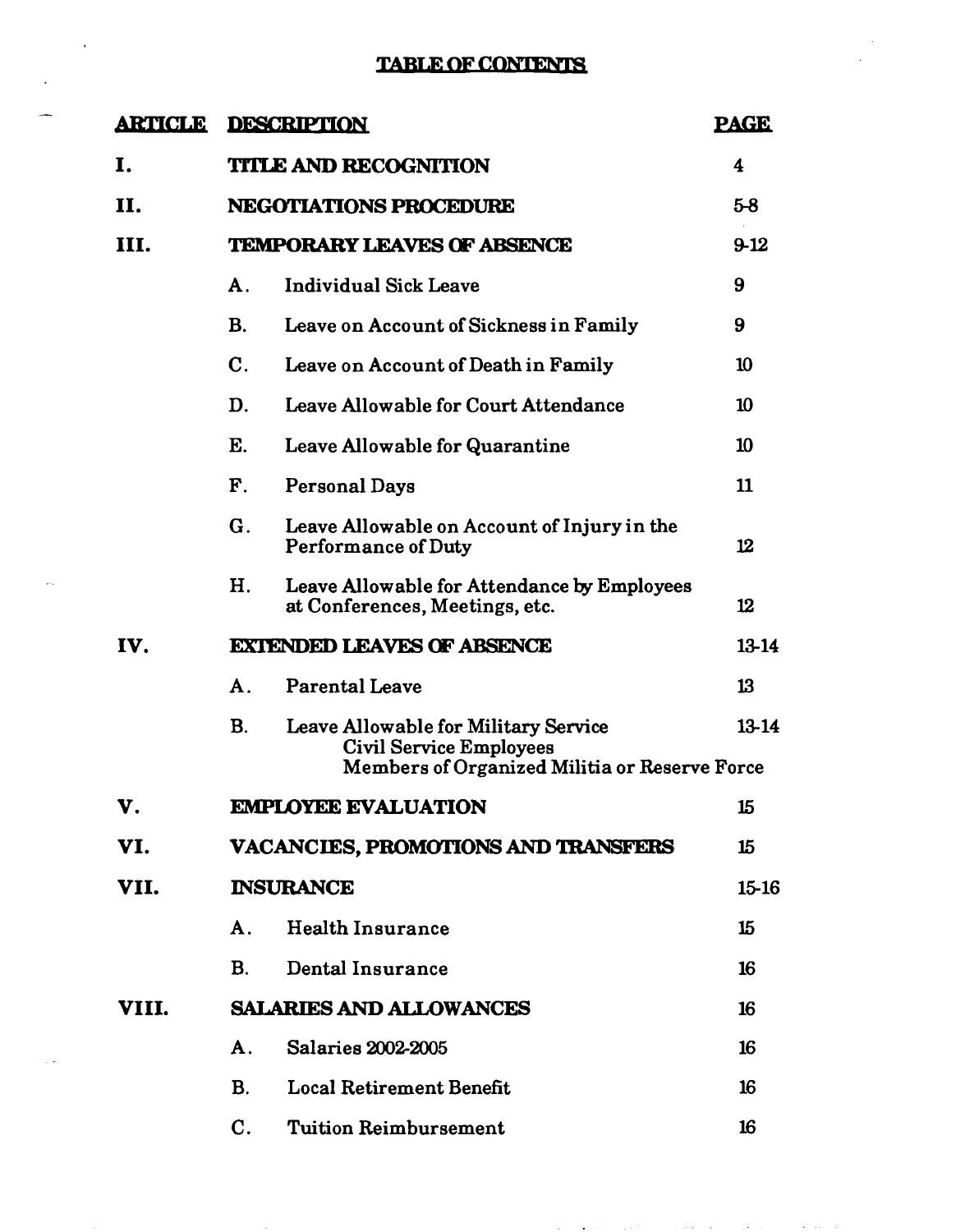$\mathcal{L}^{\text{max}}_{\text{max}}$  , where  $\mathcal{L}^{\text{max}}_{\text{max}}$  $\mathcal{L}(\mathcal{A})$  .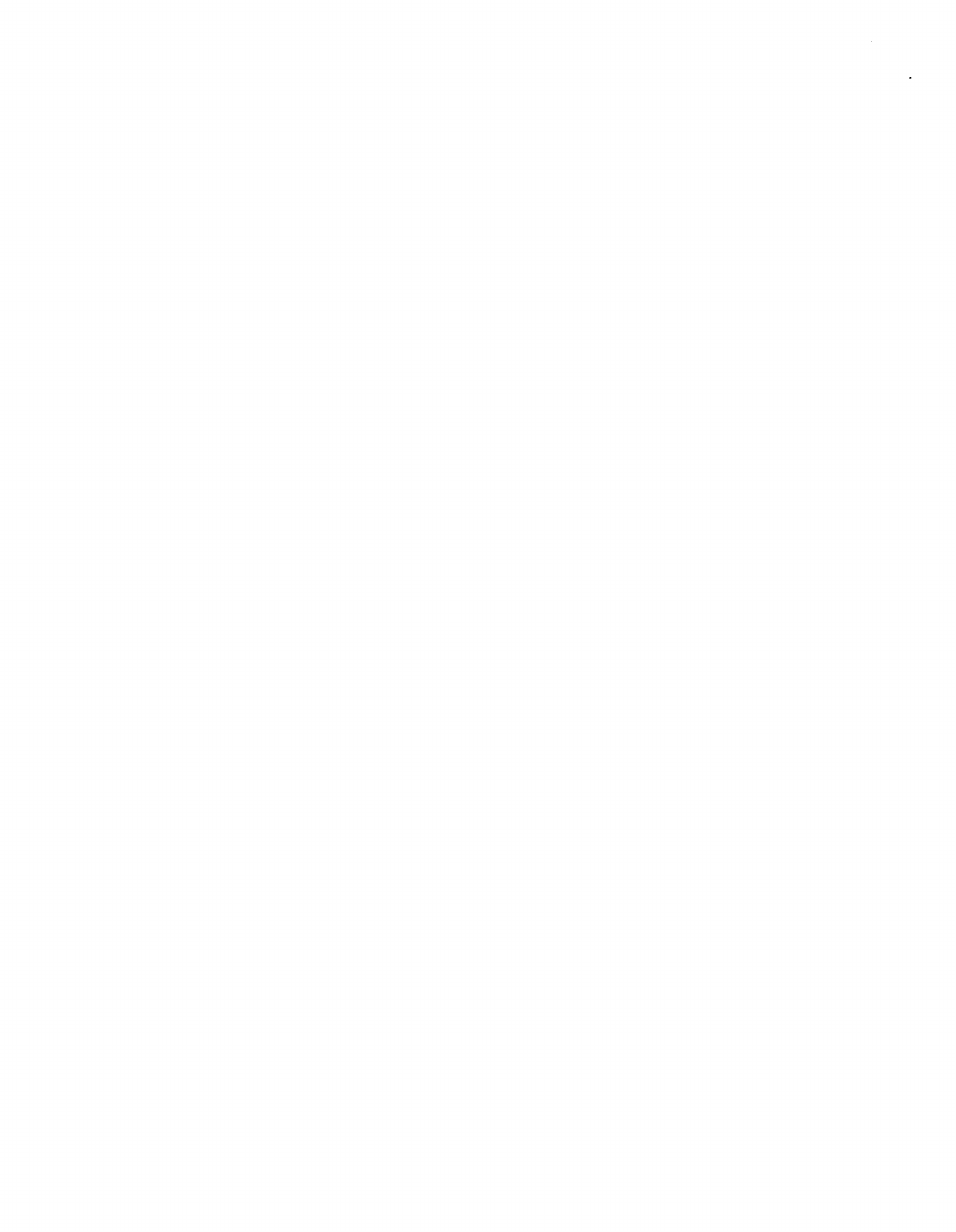## TABLE OF CONTENTS

 $\epsilon$ 

| <b>ARTICLE DESCRIPTION</b>           | <b>PAGE</b> |                                                                             |    |
|--------------------------------------|-------------|-----------------------------------------------------------------------------|----|
| IX.                                  |             | <b>DURATION OF AGREEMENT</b>                                                | 17 |
| <b>APPENDIX A 2002-2005 SALARIES</b> | 18          |                                                                             |    |
| А.                                   |             | <b>Salaries</b>                                                             |    |
|                                      | ິ           | Salary 2002-2003<br>$R_{\alpha}$ $\lambda$ $\mu$ $\alpha$ $\alpha$ $\alpha$ |    |

- **2. Salary 2003-2004**
- **3.** Salary 2004-2005

 $\bar{\mathcal{A}}$ 

 $\ddot{\phantom{a}}$ 

- **4. Paid Holidays**
- **5. Summer Session**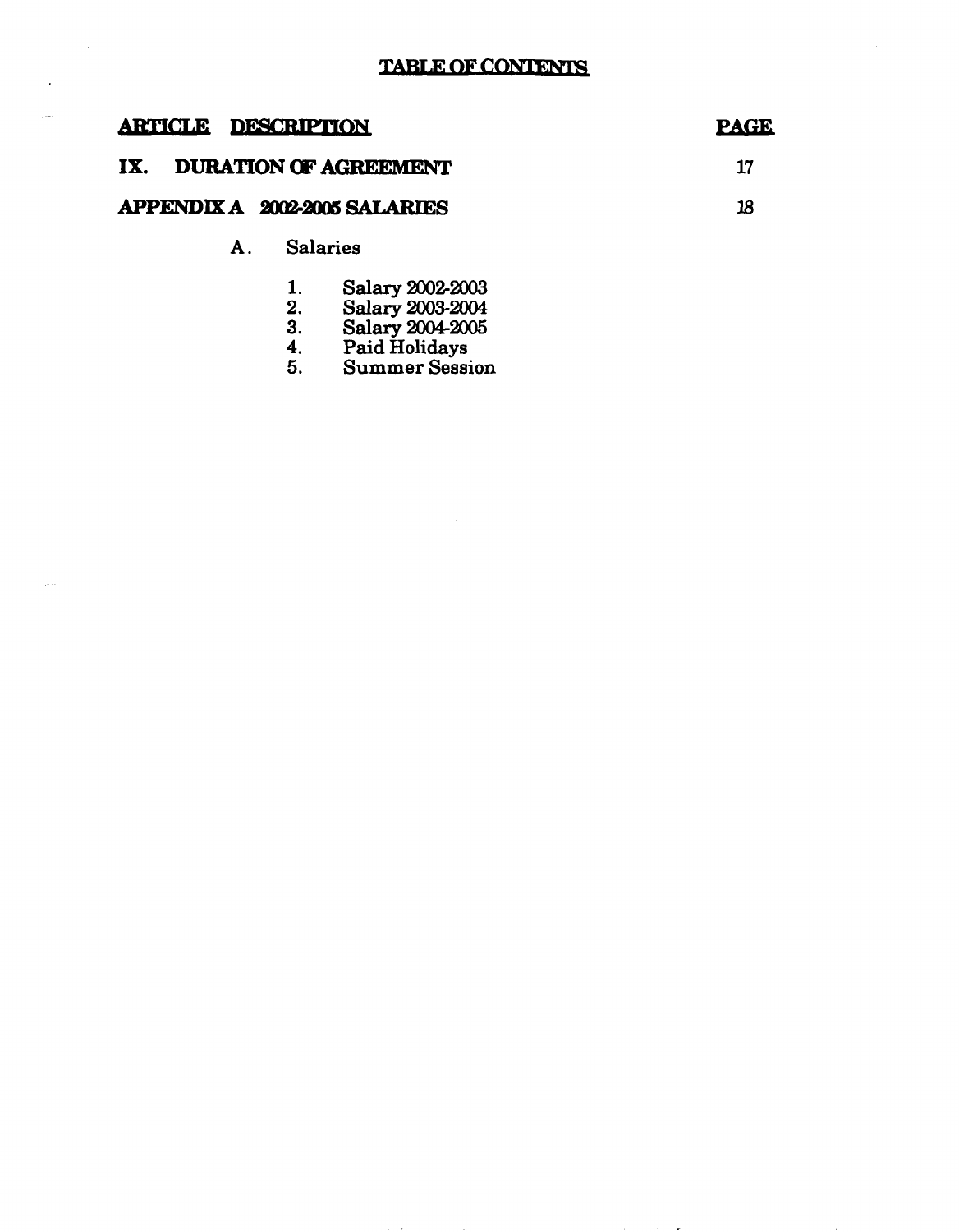$\label{eq:2.1} \frac{1}{\sqrt{2}}\left(\frac{1}{\sqrt{2}}\right)^2\left(\frac{1}{\sqrt{2}}\right)^2\left(\frac{1}{\sqrt{2}}\right)^2\left(\frac{1}{\sqrt{2}}\right)^2\left(\frac{1}{\sqrt{2}}\right)^2.$  $\mathcal{L}(\mathcal{A})$  and  $\mathcal{L}(\mathcal{A})$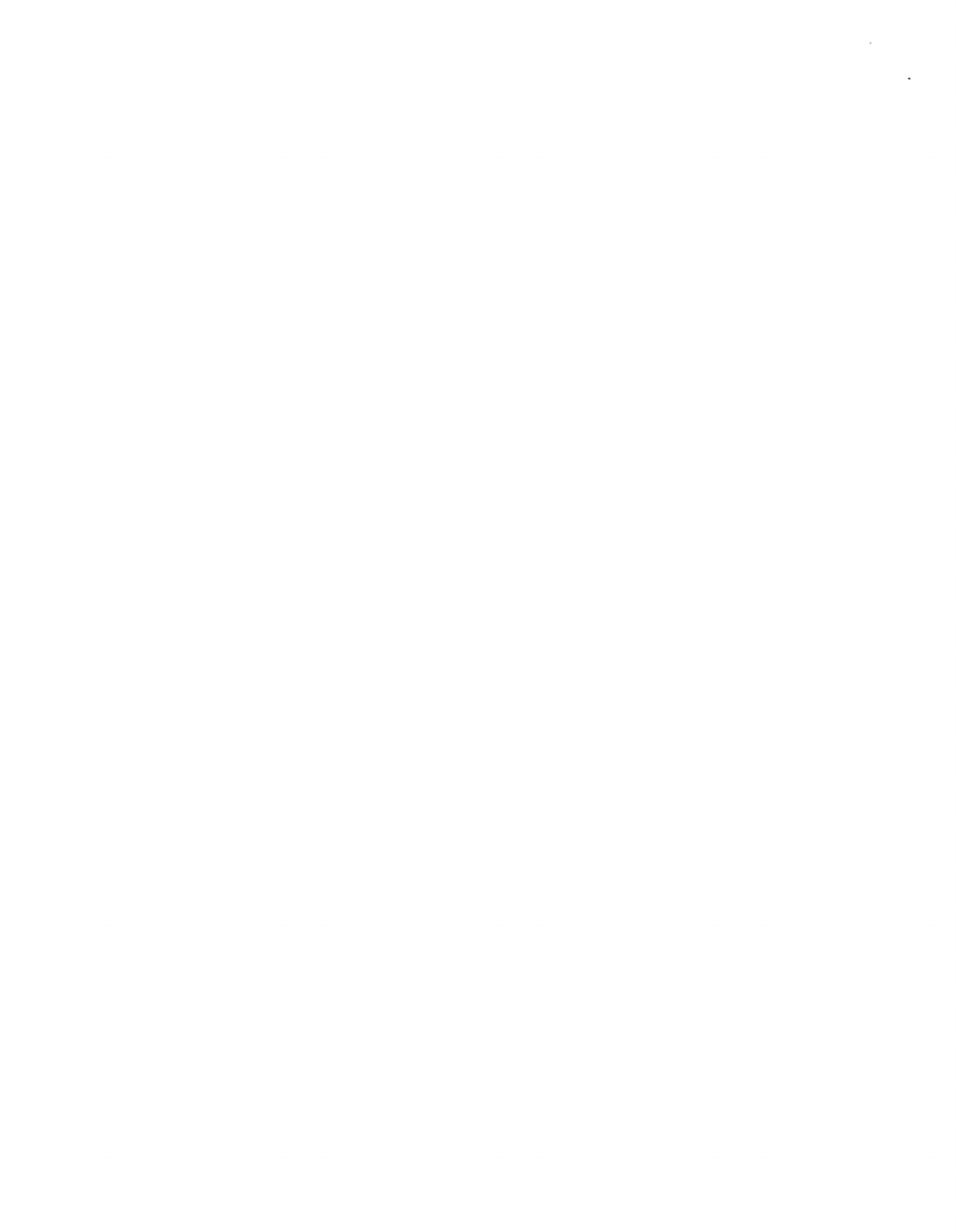#### **ARTICLE I: ELBRIDGE AGREEMENT BETWEEN JORDAN** THE **AND JORDAN CENTRAL SCHOOL DISTRICT THE** ELBRIDGE PROFESSIONAL NURSES ASSOCIATION

**The Jordan Elbridge Board of Education recognizes the Jordan Elbridge Professional Nurses' Association as the exclusive bargaining agent for members of the school nurse staff.**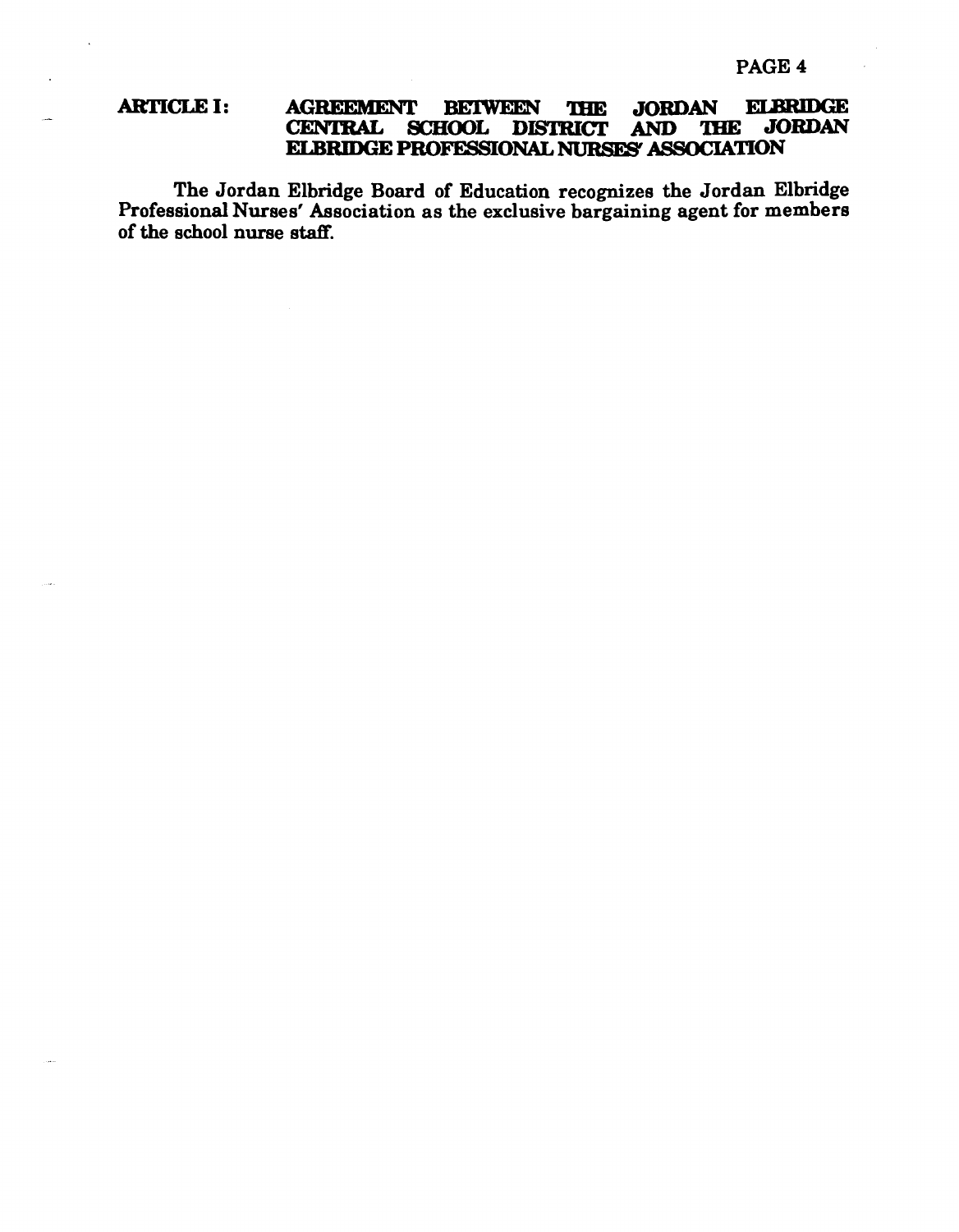## **ARTICLE II:** NEGOTIATIONS PROCEDURE

## A. **Negotiations of Written Agreements**

**Section 0** The employer shall enter into negotiations with each representative organization which has been recognized by the employer in accordance with procedures under Article 14 of the Civil Service Law, within 30 days subsequent to the date of such recognition, or at such later date as may be mutually agreed upon between the employer and the representative organization, for the purpose of negotiating a written agreement in respect of the terms and conditions of employment of the employees of the unit represented by such organization, and the settlement of their grievances.

Section 1 Every negotiated agreement resulting from negotiations held pursuant to Section **0** of these procedures shall be dated and signed by the employer, in the same manner as other contracts on behalf of the employer are executed, and shall be signed for the representative organization by the authorized officers of such organization. The negotiated agreement shall specify the date on which such agreement shall take effect and the date when the same shall expire; provided, however, that the agreement may provide that the provisions thereof relating to the terms and conditions of employment for employees covered thereunder shall remain in full force and effect after the expiration date established in the agreement and until a new or different negotiated agreement has been entered into between the employer and the recognized employees organization representing the employees of the negotiating unit, but not for more than six months subsequent to the expiration date established in the negotiated agreement.

**Section 2** Each negotiated agreement shall apply equally to all employees included within the negotiating unit and all benefits and obligations thereof shall extend to and bind each employee without regard to whether or not he is a member in good standing of any employee organization, provided, however, that nothing herein shall be construed to mean that the representative organization negotiating the agreement is required to furnish counsel or assistance to any individual employee who has filed a personal grievance, in the administration or prosecution of such grievance, nor shall any negotiated agreement require that any such employee be represented by counsel, or that he accept assistance from the representative organization.

Section 3 Each negotiated agreement may include any or all terms and conditions of employment with respect to the employees of the negotiating unit; and it may also include any procedures for the administration of grievances, provided that such procedures shall comply in all respects with the requirements of Article 16 of the General Municipal Law.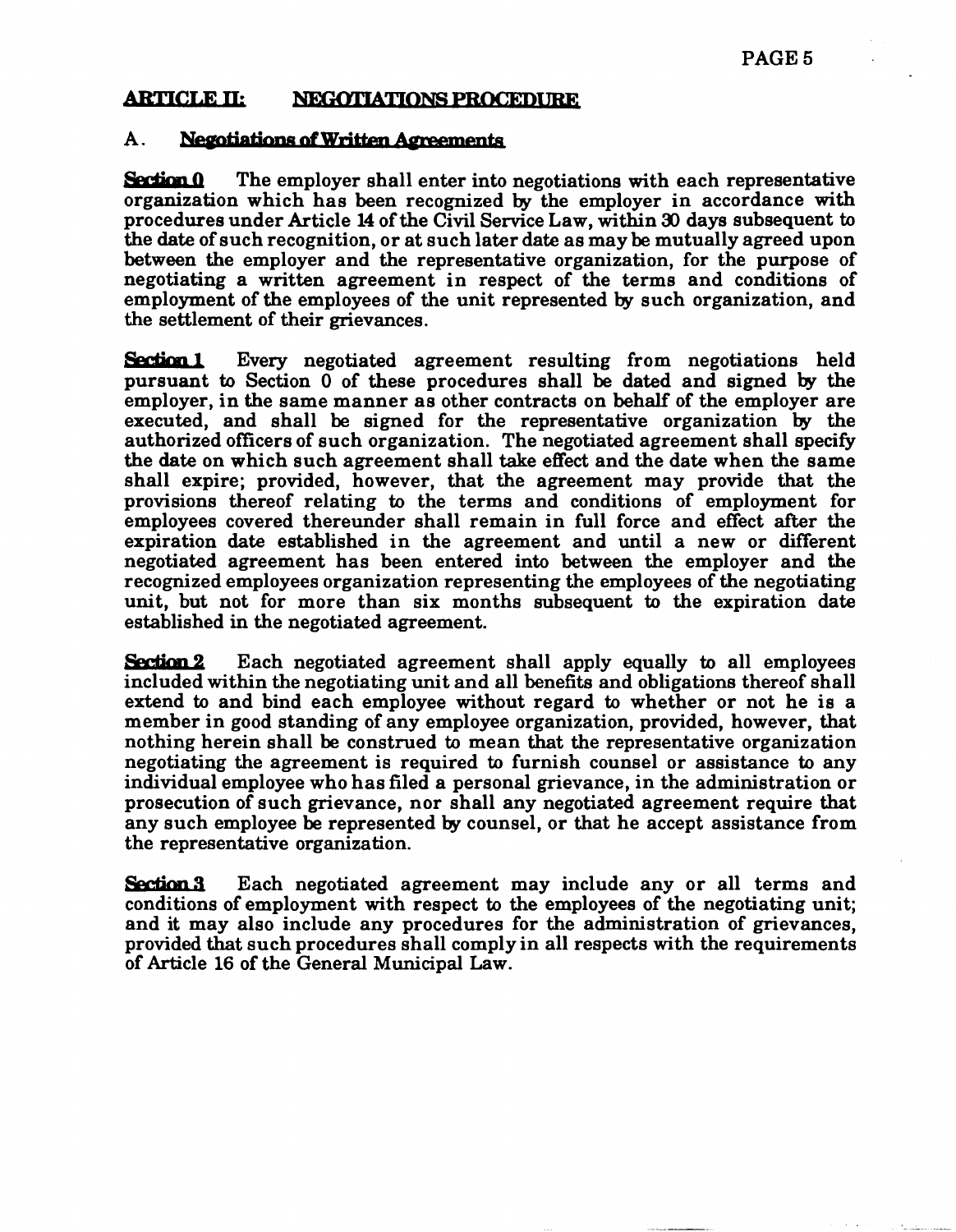**Section 4** Each negotiated agreement shall remain in full force and effect for the entire term specified in such agreement, not to exceed two years subsequent to the budget submission date next succeeding the effective date of such agreement, and no modification, alteration, or change in the provisions thereof shall be effective until or unless both the employer and the recognized employee organization representing the employees of the unit shall agree thereto in a written agreement made and executed in the same manner and to the same extent as the agreement to be so modified or changed was made and executed; provided, however, that nothing contained in these bylaws shall be construed to authorize the public officers or public employees of the school district to avoid, surrender, or delegate any duties or responsibilities imposed upon them by law nor to require any employee or employee organization to surrender any rights or privileges guaranteed to them by law.

If the employer and the representative organization shall not have **Section 5** concluded an agreement at least 120 days prior to the end of the school district fiscal year, then either party shall request the Public Employees Relations Board to render such assistance as possible.

Section 6 Each negotiated agreement may provide for arbitration of any or all disputes arising between the employer and the representative organization in respect of the meaning or application of the terms and conditions of the agreement and to provide that such arbitration procedures must be pursued as a condition precedent to the commencing of any action by proceeding before the Public Employees Relations Board or in a court of competent jurisdiction for the construction of the negotiated agreement; provided, however, that nothing contained therein shall be construed to authorize such arbitrators to supply or delete provisions in such agreement.

### $B<sub>1</sub>$ **Procedural Matters**

- $1.$ In the event either party wishes to amend this agreement, notice must be given by December 1st during the final school year of the life of this agreement. Failure of a party to comply with this deadline shall prohibit said party from proposing amendments to the contract for that year. Negotiations concerning such proposed amendments shall proceed in accordance with the procedures listed in Article I I **A,** section **0-6.**  Amendments resulting from such negotiations shall take effect the following July 1.
- **2.** It is agreed that all items to be negotiated shall be submitted as a package and exchanged at the first meeting of the negotiating teams by the authorized representatives of the Jordan Elbridge Central School District and the Association.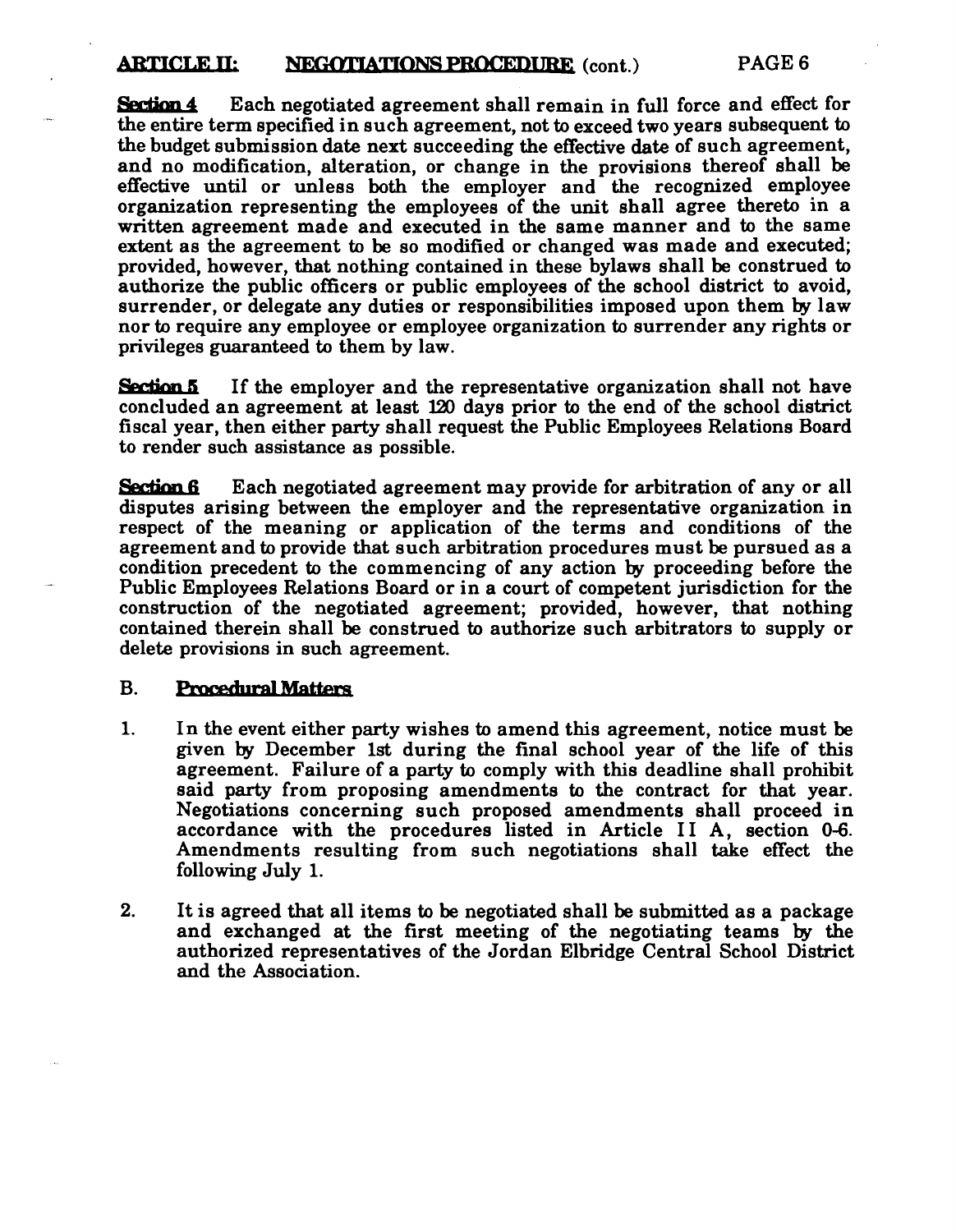## **ARTICLE II: NEGOTIATIONS PROCEDURE** (cont.)

- **3.** It is further agreed that no single item to be negotiated will receive final agreement until the total package has been negotiated and is ready for find ratification by both parent bodies.
- **4.** It is agreed that both parties shall exchange information and furnish each other, upon written request within a reasonable amount of time, fimdamental information pertinent to the issue under consideration.
- 5. It is further agreed that the proceedings of negotiations prior to reaching agreement or impasse shall not be released for publication to the communication field unless such release has prior approval of both negotiating teams.
- **6.** It is agreed that neither the Board of Education nor the Association will seek to amend any provision(s) of this agreement which result in any modification of this agreement prior to July 1,2005.

## $\mathbf{C}$ . **Conformity to Law**

1. Saving Clause: The terms of this contract shall not apply in any case where it is inconsistent with constitutional, statutory, or other legal provisions. If any provision of this agreement is found to be contrary to law by the Supreme Court of the United States, or by any court of competent jurisdiction from whose judgement or decree no appeal has been taken within the time provided for doing so, such provisions shall be modified forthwith by the parties hereto to the extent necessary to confirm thereto. In such case, all other provisions of this agreement shall remain in effect.

Under an amendment to the Taylor Law, passed in April 1%9, by the Legislature, copies of Section 204-a must be furnished by June 1 (within **80** days after the effective date) to every public employee by the chief fiscal officer of each public employer.

A copy of the section also must be supplied to every new employee when he is hired. In addition, notice of this provision must be given by employee organizations to every member when written agreements come up for ratification, both in writing and verbally, at the ratification meeting.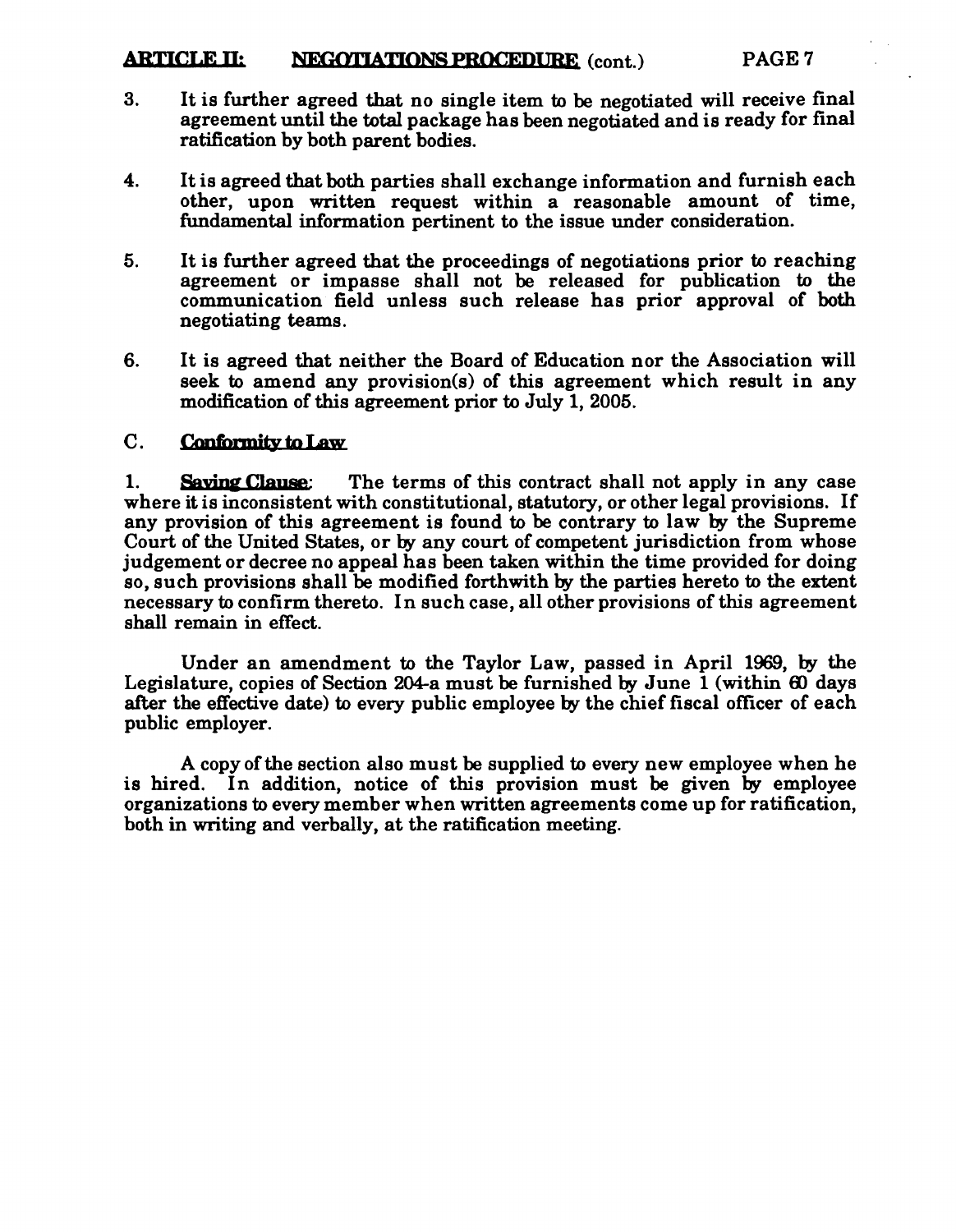### **ARTICLE II: NEGOTIATIONS PROCEDURE** (cont.)

PAGE 8

- . ..

C. Conformity to Law cont.

### $2.$ **Taylor Law Clause: Section 204-a:**

a. Any written agreement between a public employer and an employee organization determining the terms and conditions of employment of public employees shall contain the following notice in type not smaller than the largest type used elsewhere in such agreement:

## 'TI' **IS AGREXD BY AND** REXWEEN **TBE PARTIES TEAT ANY PROVISION OIF THIS AGREEMENT REQUIRING LEGISLATIVE ACTION** 'I0 **PERMIT ITS IMPLEMENTATION BY AMENDMENT OF LAW OR BY PROVIDING THE ADDITIONAL FUNDS THEREFORE, SHALL NOT BECOME** EFFECIlVE **UNTIL** 'IHE **APPROPRIATE LEGISLATIVE BODY HAS GIVEN APPROVAL."**

b. Every employee organization submitting such a written agreement to its members for ratification shall publish such notice, include such notice in the documents accompanying such submission and shall read it aloud at any membership meeting called to consider such ratification.

c. Within sixty days after the effective **date** of this act, a copy of this section shall be furnished by the chief fiscal officer of each public employer to each public employee. Each public employee employed thereafter shall, upon such employment, be furnished with a copy of the provision of this section.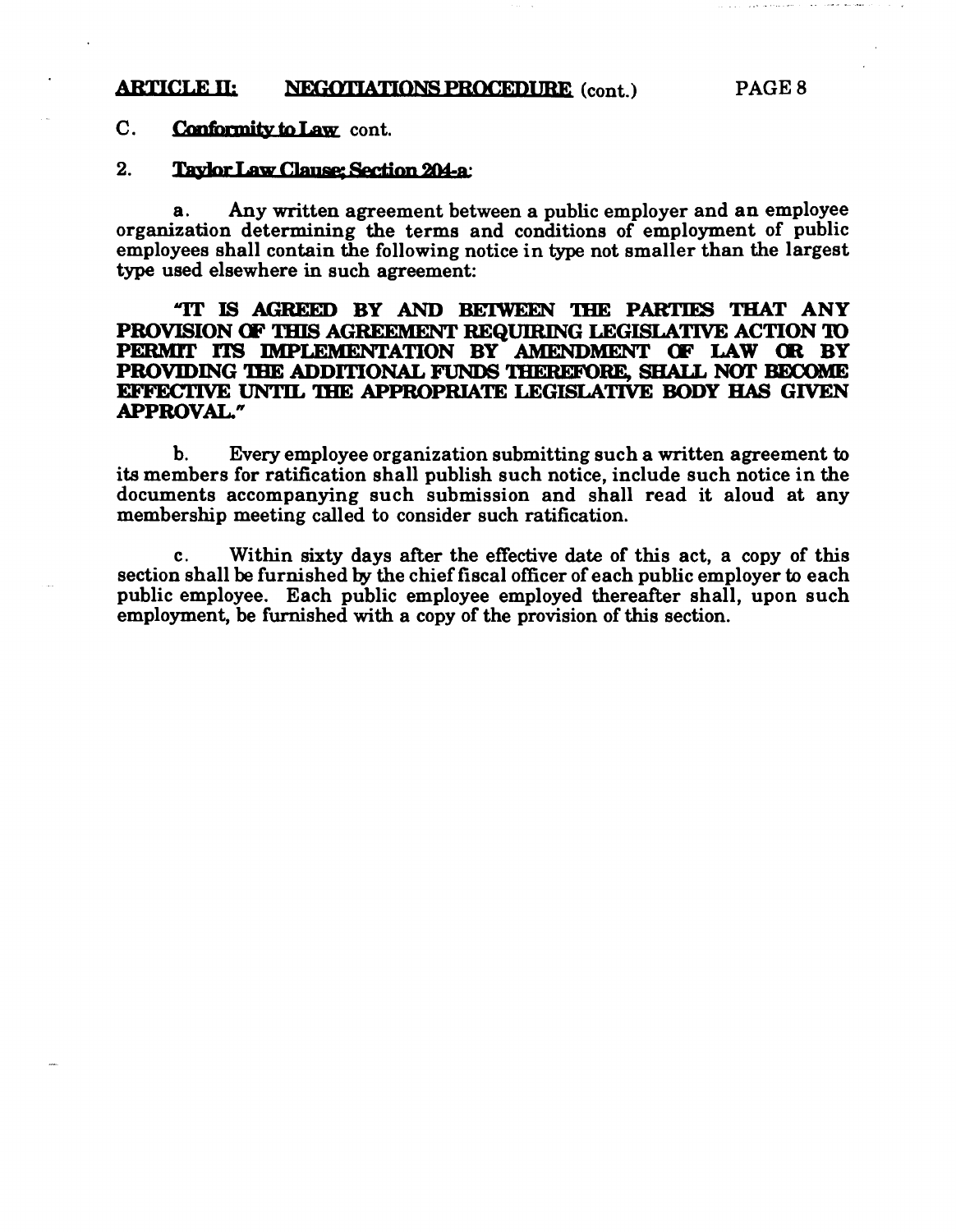## A. **Individual Sick Leave**

Employees will be allowed one day sick leave per month of service on account of personal illness without loss of pay. Their annual allotment will be credited to their sick leave record on the first day of the school year on which they begin work. If not used, these days may accumulate to **200** days of sick leave.

Temporary disabilities caused or contributed to by pregnancy, miscarriage, abortion, childbirth and recovery therefrom are, for all job-related purposes, temporary disabilities and will be treated as such under any health or temporary disability insurance or sick leave plan available in connection with employment practices involving matters such as duration of leave, the availability of extensions, the accrual of seniority and other benefits and privileges, reinstatement and payment under any health or temporary disability insurance or sick leave plan formal or informal shall be applied to pregnancy or childbirth on the same terms and conditions as they are applied to other temporary disabilities.

A doctor's certification *may* be required for any illness, sickness, or injury that require more than two consecutive days or time lost from the job. When requested, this certificate may be required before the employee is allowed to return to work. The School District may request verification from an employee for any period of absence subject to the provisions of this article.

In the event that the District has a reasonable basis to believe that a member of the negotiating unit is inappropriately using benefits contained in Section A, or that there is a need to verify the ability of a member of the negotiating unit to perform his or her duties, the employee can be required to obtain verification of absence from the school physician at school district cost or from the employee's physician at the employee's costs.

### **B.** Leave on Account of Sickness in Family

Employees will be allowed up to eight (8) days of absence per year without loss of pay on account of serious illness in the immediate family (immediate family being defined as: son or daughter, husband or wife, mother, father, sister, brother, or person occupying the position of parent). Days of absence for sickness in the immediate family shall be deductible from the employee's accumulated days of sick leave.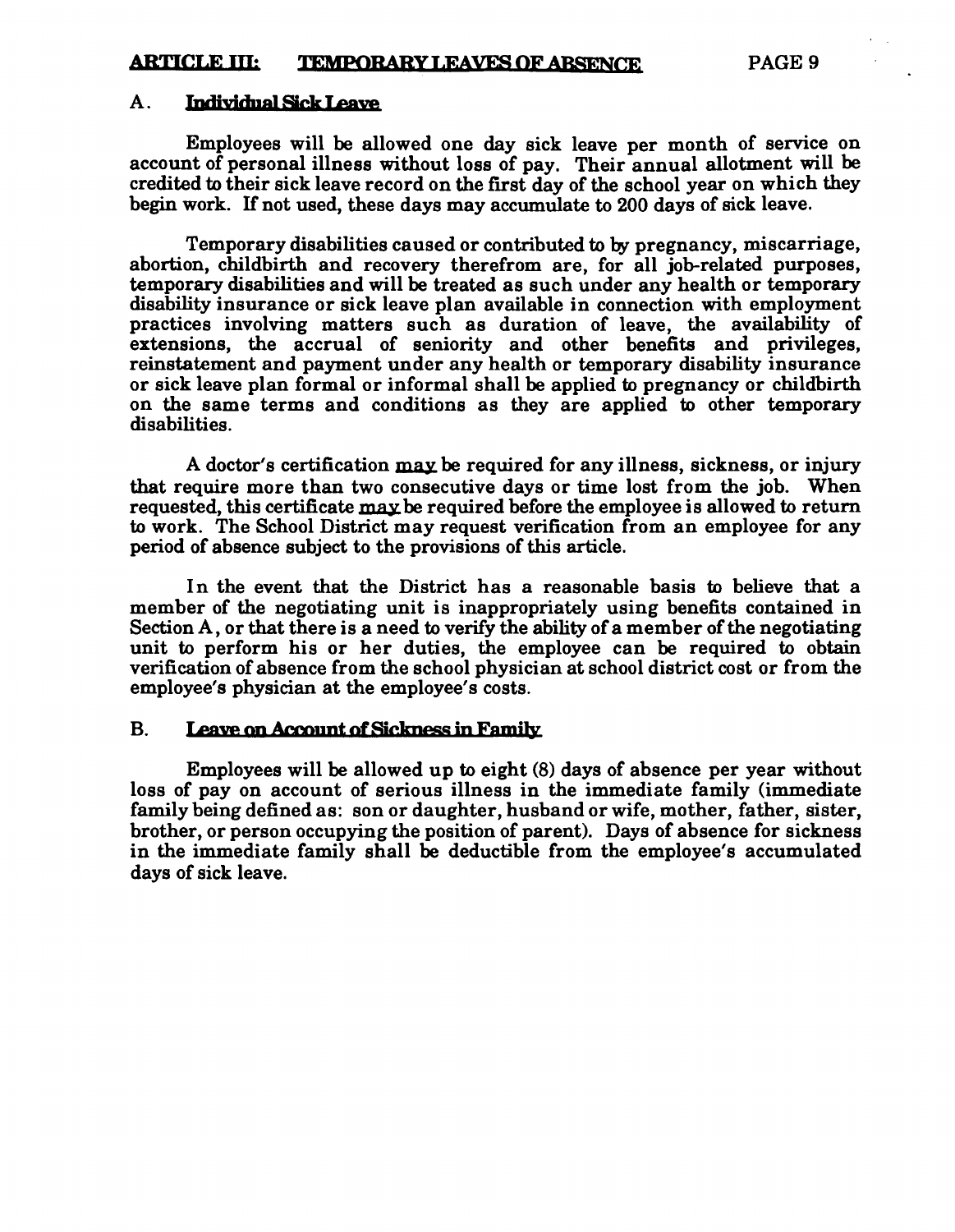## $\mathbf{C}$ . Leave on Account of Death in Family

Employees will be allowed five (5) days of absence per year without loss of pay on account of death in the immediate family. Immediate family in this case being defined as husband, wife, mother, father, guardian, son, daughter, sister, brother, grandparent, grandchild, and in-laws in each of the above categories.

Employees will be allowed one day to attend the funeral for any of the members of the extended family. The extended family in this case being aunt, uncle, niece, nephew, cousin, and in-laws in each of the above categories.

Days of absence for death in the family shall not be deductible from employee's accumulated days of sick leave.

Additional leaves without loss of pay for extenuating circumstances relating to the death in the immediate family may also be granted by the Board of Education upon request.

### D. **Leave Allowable for Court Attendance**

If an employee's presence is required for Court to serve as a juror on a regular school day or for other Court service, which is defined as being subpoenaed as a witness in a case where the person is not a party, the employee shall be excused for the period demanded by the Court without loss of pay. These days of absence are not to be deductible from the employee's accumulated days of sick leave. Any compensation received for such Court service shall be paid to the School District. Expense allowances received in connection with Court service shall not be construed as compensation.

Proof of the necessity of Court attendance shall be furnished the Board of Education through the Superintendent.

## $E_{\cdot}$ **Leave Allowable for Quarantine**

There shall be no loss of pay for absence of an employee for reasons of quarantine not due to the employee's personal illness. The number of days allowed for quarantine absence shall be the extent of said quarantine and these days are not to be deducted from the employee's sick leave.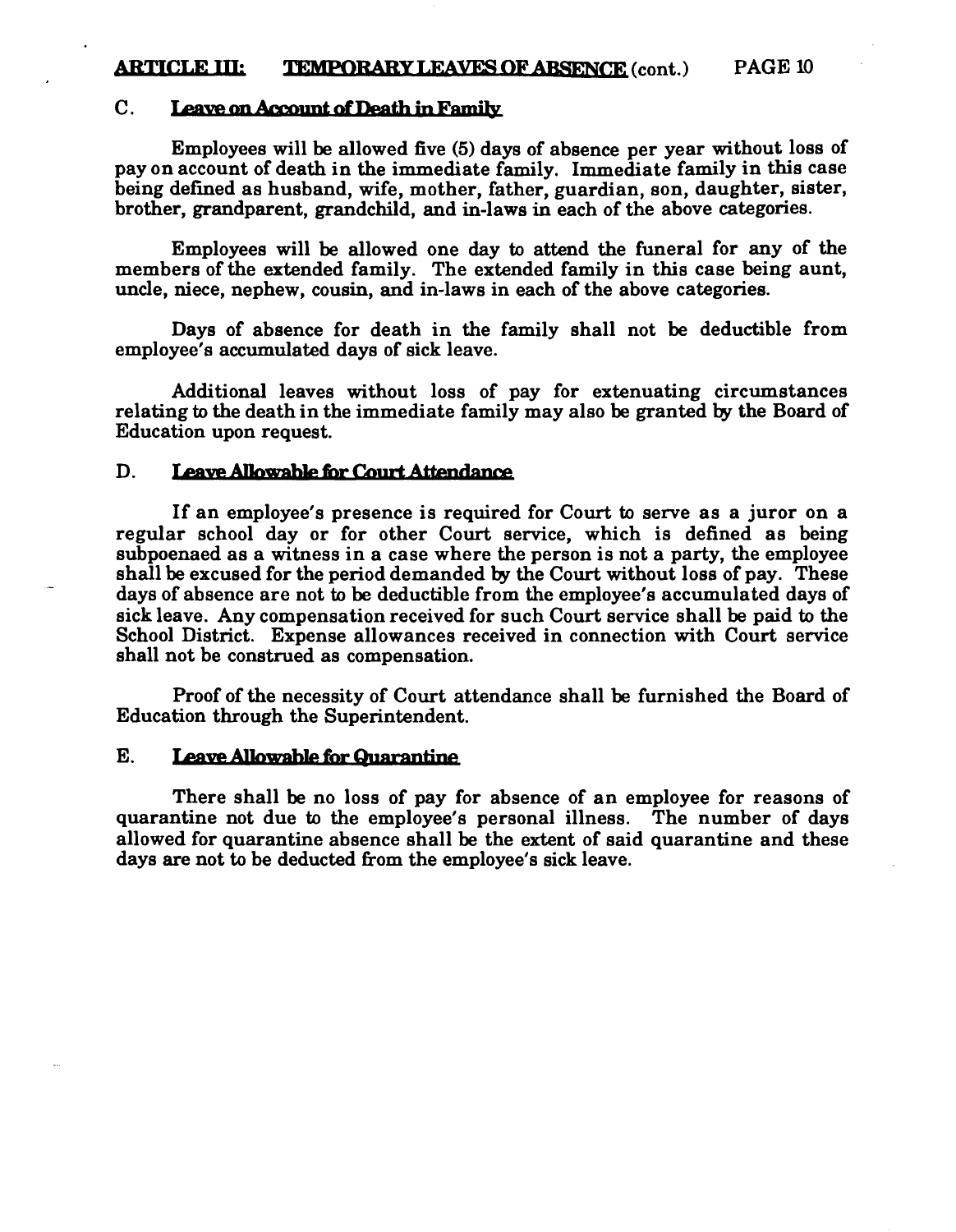## **F. Personal Davs**

Employees will be allowed up to two (2) days absence for personal leave in addition to the regularly allotted sick leave without financial loss.

Requests for personal business leave shall be made on special absence forms and are to be submitted to the building principal. Whenever possible, requests should be made a week in advance. Employees are to use their discretion in the use of these personal days, no reason for their use need be given. It is understood that these days will not be used for extending a vacation or holiday period; that is, the employee must work the day preceding and the day following the vacation. This personal leave is to be used for matters which cannot be scheduled outside of school hours.

Any request for leave of absence in excess of that hereto provided shall be evaluated by the building principal and the Superintendent with action by the Board of Education at the next regular meeting of the Board.

At the end of each school year, any unused personal days shall be added to the employee's cumulative sick leave total.

Personal days may not be used for social or recreational purposes.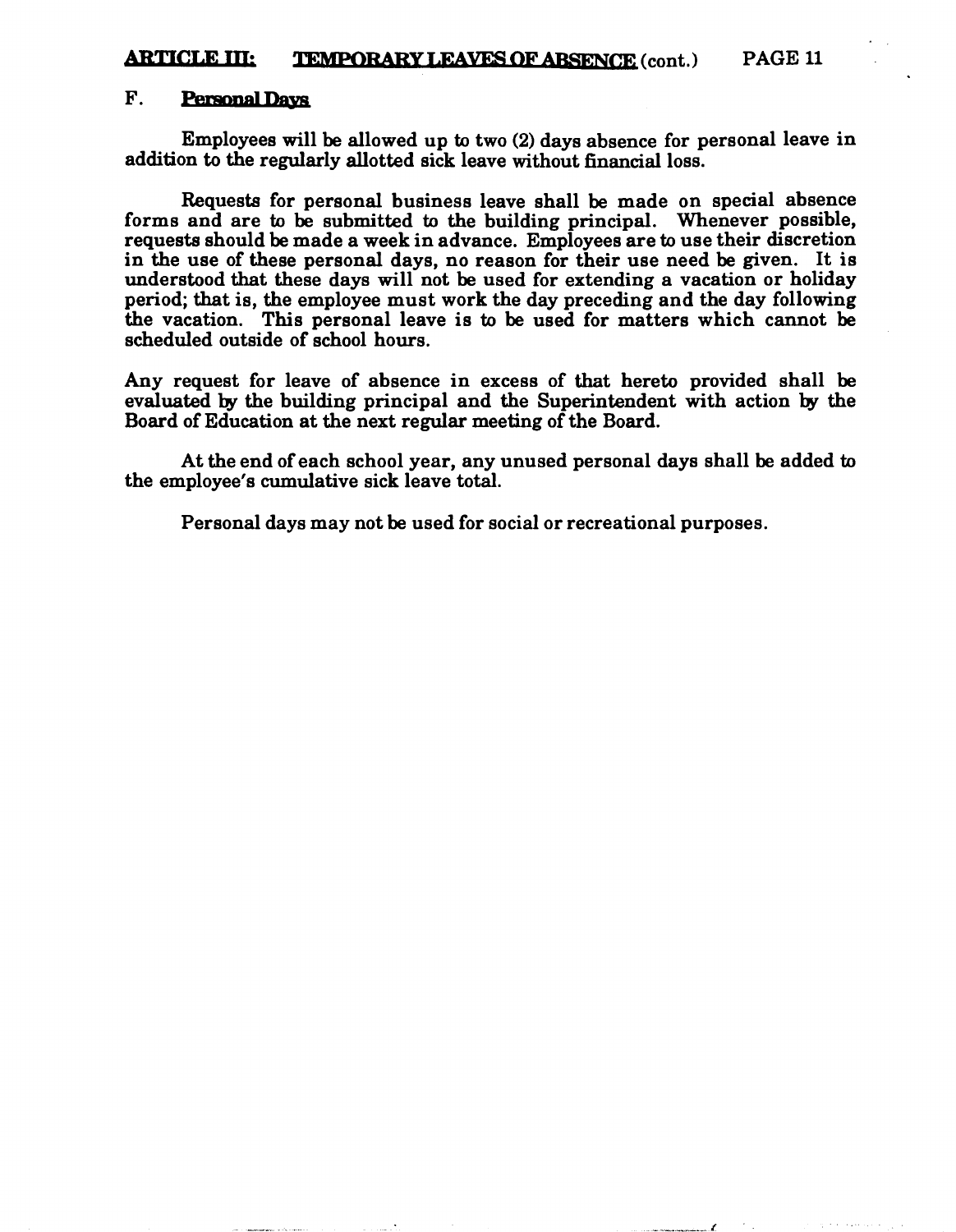## **TEMPORARY LEAVES OF ABSENCE** (cont.) PAGE 12 **ARTICLE III:**

## G. Leave Allowable on Account of Injury in the Performance of Duty

Absence due to injury incurred in the performance of duty shall be allowed as follows:

- a. During the fist year of service, absence shall be allowed up to one month. If worker's compensation applies, the school district will receive benefits while continuing to pay salary of the employee for one<br>month. Thereafter, the employee will receive only worker's Thereafter, the employee will receive only worker's compensation benefits.
- b. After more than one year of service, absence shall be allowed up to six months. If workers' compensation applies, the school district will receive benefits while continuing to pay salary of the employee for six months. Thereafter, employee will receive only worker's compensation benefits.
- c. The Board of Education may at its discretion increase the amount of absence on this account.
- d. These days of absence are not to be deducted from the employee's accumulated days of sick leave.
- e. This leave will only apply if an employee is eligible for worker's compensation and the school district will actually receive the worker's compensation benefit.

## H. Leave Allowable for Attendance by Employees at Conferences, Meetings. etc.

On the approval of the Superintendent, staff members may be allowed leave to attend one-day conferences, meetings, and "visiting days" without loss of pay. Requests must be approved by the building principal. Such day of absence is not deductible from the employee's accumulated days of sick leave. For conferences in excess of one school day, written request must be made to the Board of Education. The request must have the approval of the building principal and the Superintendent before submission to the Board of Education. Requests should be made at least one month in advance of the requested absence.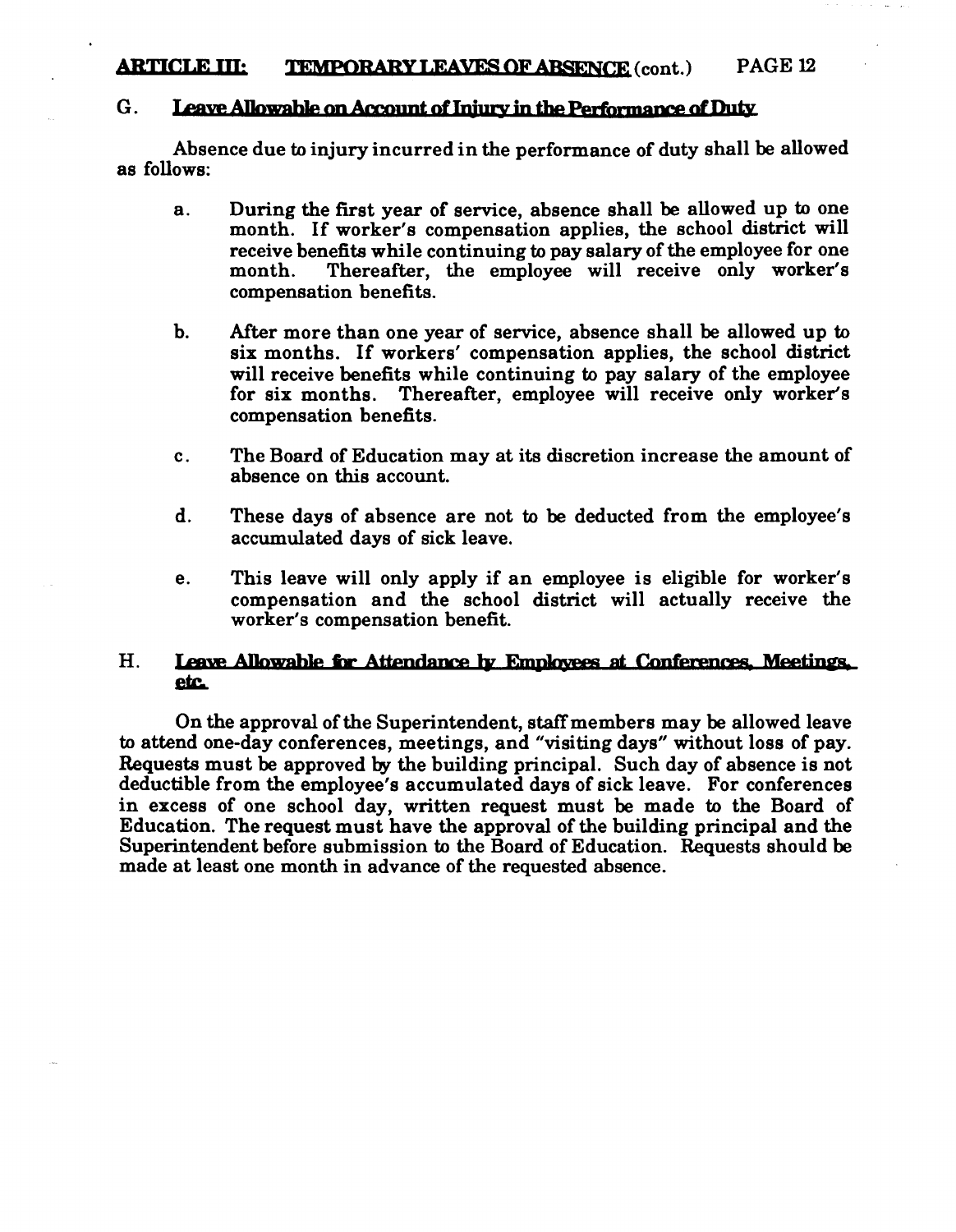### **ARTICLE IV: EXTENDED LEAVES OF ABSENCE**

### A. **Parental Leave**

An employee requesting parental leave shall notify the Superintendent in writing as soon as the decision to make this request has been made. The letter shall include the length of leave being sought as well as the probable date of its commencement.

The parental leave will be granted for not more than the balance of the school year in which the employee starts this leave, plus any part of an additional school year. Reasonable notice will be given by the employee of the date of intended return.

It is understood that staff members shall not be excluded from employment because of pregnancy; the district will not establish an arbitrary date for termination of parental leave; and the district will permit a pregnant employee to continue working as long as physically able to perform the duties of the position.

### $B<sub>1</sub>$ **Leave Allowable for Military Service**

## **Civil Service Employees**

Under Section **242243** of the Military Law, Civil Service Employees ordered into active military service, without their consent, or volunteering, are entitled to military leaves of absence for the duration of such military duty. An employee on such a leave is entitled to reinstatement to the position provided application for such reinstatement is made within ninety (90) days after the termination of military duty. Reinstatement will be at the discretion of the Board following a request for such reinstatement within one year after the termination of military duty.

Under Military Law, Section 243, all employees of school districts (whether serving on probation or tenure or under a contract) are entitled to leaves of absence while engaged in the performance of military duty and must be reinstated after the termination of such military duty provided application is made for reinstatement within ninety (90) days after termination of such military duty or any time during termination leave. Such employee may also be reinstated within one year at the discretion of the Board of Education.

Section **243** of the Military Law now defines the term "military duty" to exclude voluntary service in excess of four years performed after July 1, 1965; or the **total** of any voluntary service, additional or otherwise, in excess of four years performed after that day, except where such voluntary service is performed during a period of war or national emergency declared by the President.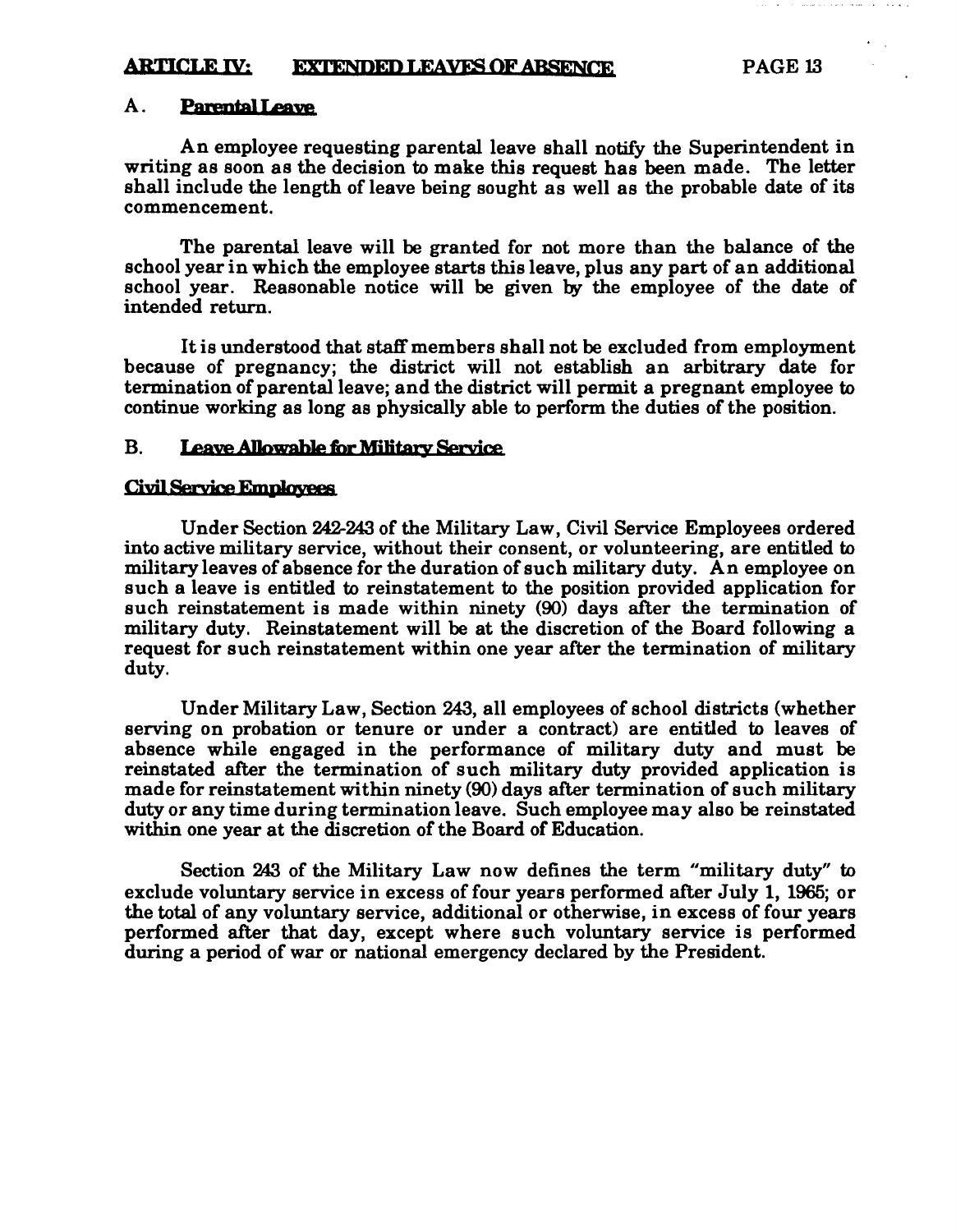### **ARTICLE IV:** EXTENDED LEAVES OF ABSENCE cont. PAGE 14

### $B<sub>1</sub>$ Leave Allowable for Military Service cont.

## **Civil Service Employees**

Employees absent on military duty are also entitled to participate in the retirement system by personally paying the amount which they would have contributed to the retirement system had their employment been continuous. Such payments may be made any time while in military service or within five years after the employee has returned to his position.

Upon termination of the military service and reinstatement in the position as stated above, the employee is entitled to the same rate of salary and rights and privileges with reference to promotion, transfer reinstatement or continuance in office, as would have been enjoyed had continuous employment been in effect. An employee who enters military service while on probation is entitled to credit for the period of military service as satisfactory probationary service. If the end of the probationary service, however, this does not have the effect of placing the employee on tenure.

If the position occupied **ty** a public employee is abolished prior to the termination of military duty, the employee s name will be placed on a preferred eligible list and be appointed to the first vacancy in the same or a similar position in the school district.

As above indicated, the law does not provide for the mandatory payment of any salary during the period of absence for persons inducted into the armed forces under the selective service law. Such persons are entitled, however, to all the other benefits enumerated above. (Law Pamphlet 11-State Education Department).

## **Members of Organized Militia or Reserve Force**

Any employee of a school district who is a member of an organized militia or reserve force is entitled to a leave for the duration of ordered military duty. The employee is also entitled to receive salary for a period of up to 30 days. (Military Law, Section 242).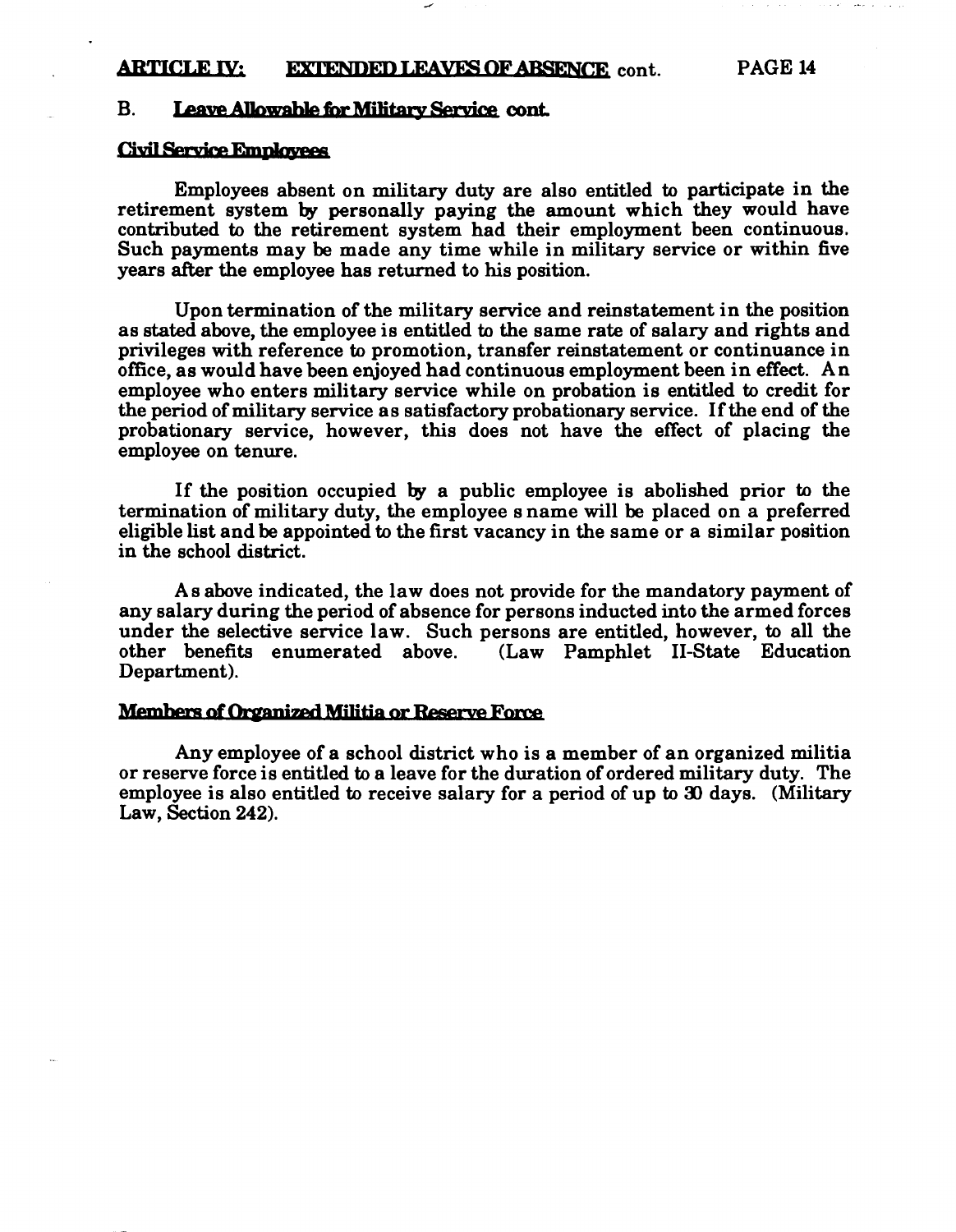## **ARTICLE V: EMPLOYEE EVALUATION**

In the event an evaluation sheet is filled out on an employee by his/her supervisor, it is to be reviewed at a conference and signed by both the employee and the supervisor.

Should the staff member fail to participate in the conference, it shall be noted on the written report. Employees not in agreement with the evaluation may state their objections in writing, date and sign the sheet on which the objections are recorded, and that sheet will be attached and remain with the district s evaluation.

## **ARTICLE VI:** VACANCIES. PROMOTIONS AND TRANSFERS

In the event of promotional openings, vacancies and possible transfer positions during the school year, the Superintendent shall notify all members of the staff.

## **ARTICLE VII: INSURANCE**

## A. **Health Insurance**

- 1. The Board of Education agrees to assume the **total** cost (100%) of a Health Insurance Program with benefits equal to or exceeding the State Health Insurance Program, for all employees of the staff and 85% of dependent costs. In addition, in accordance with State regulations, the Board of Education will continue to pay the full costs of this plan for former employees legally retired from the Jordan Elbridge Central School District.
- Beginning July 1, 1984, the district will no longer provide the prescription  $2.$ drug card as a benefit. Professional Nurses' staff employees legally retired from the District prior to July 2, 1984, will retain the prescription card as a benefit.
- 3. In order for employees hired on or after July 1, 1992 to be eligible for health insurance upon retirement, the employee must have been employed in the negotiating unit on a continuous basis for ten (10) years or more immediately preceding the effective date of retirement and have participated in the health insurance program as a member of the negotiating unit on a continuous basis for one (1) year or more immediately preceding the effective date of retirement.
- $4.$ The Health Insurance Plan will be the same as the plan provided to the teaching employees of the district.
	- a. Changes in benefits become effective at the time they would apply to other professional staff (teachers).
	- b. Changes in levels of contributions will become effective on July 1, following the settlement of any teachers contract in which such changes are made.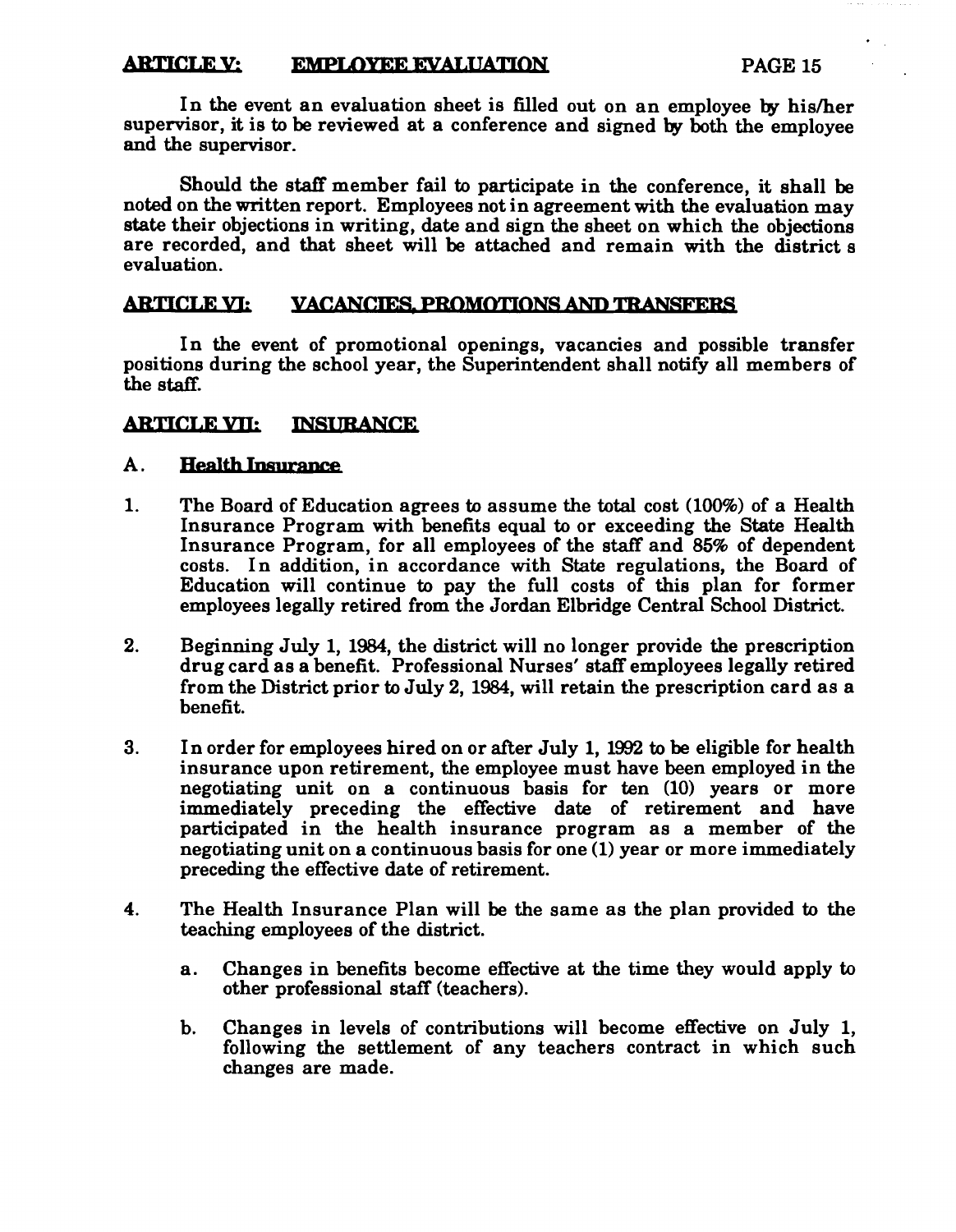## ARTICLE VII: INSURANCE cont. PAGE 16

## $\mathbf{R}$ Dental Health Insurance

Beginning July 1, 1992, the Board of Education agrees to contribute up to \$130 per participating nurse toward establishment of a mutually agreed upon dental health insurance program for all nurses, retired nurses and their dependents.

## ARTICLE **SALARIES AND ALLOWANCES**

A. **Salaries 2002-2003** See Appendix A

Salaries 2003-2004 See Appendix A

Salaries 2004-2005 See Appendix A

## $\mathbf{B}$ . **Local Retirement Benefit**

When a member of the staff with a minimum of **15** years of senrice in this District officially retires under the New York State Employees' Retirement System, a retirement allowance will be paid in accordance with the following formula:

> Subtract the first 50 days from the maximum of 200 accumulated sick leave days; the remaining days multiplied by \$9.00 will be granted. The maximum allowance under this section for any one member of the staff shall be \$1,350.00. Payment will be included in the last paycheck.

## $\mathbf{C}$ . **Tuition Reimbursement**

The district will make available up to four (4) tuition reimbursements each year. The tuition reimbursement will not exceed \$150 each. The tuition reimbursement shall be subject to the following conditions:

- 1. The course must be work related.
- 2. The course must be approved by the Superintendent of Schools before it is taken.
- **3.** Reimbursement shall be made only after successful completion of the course.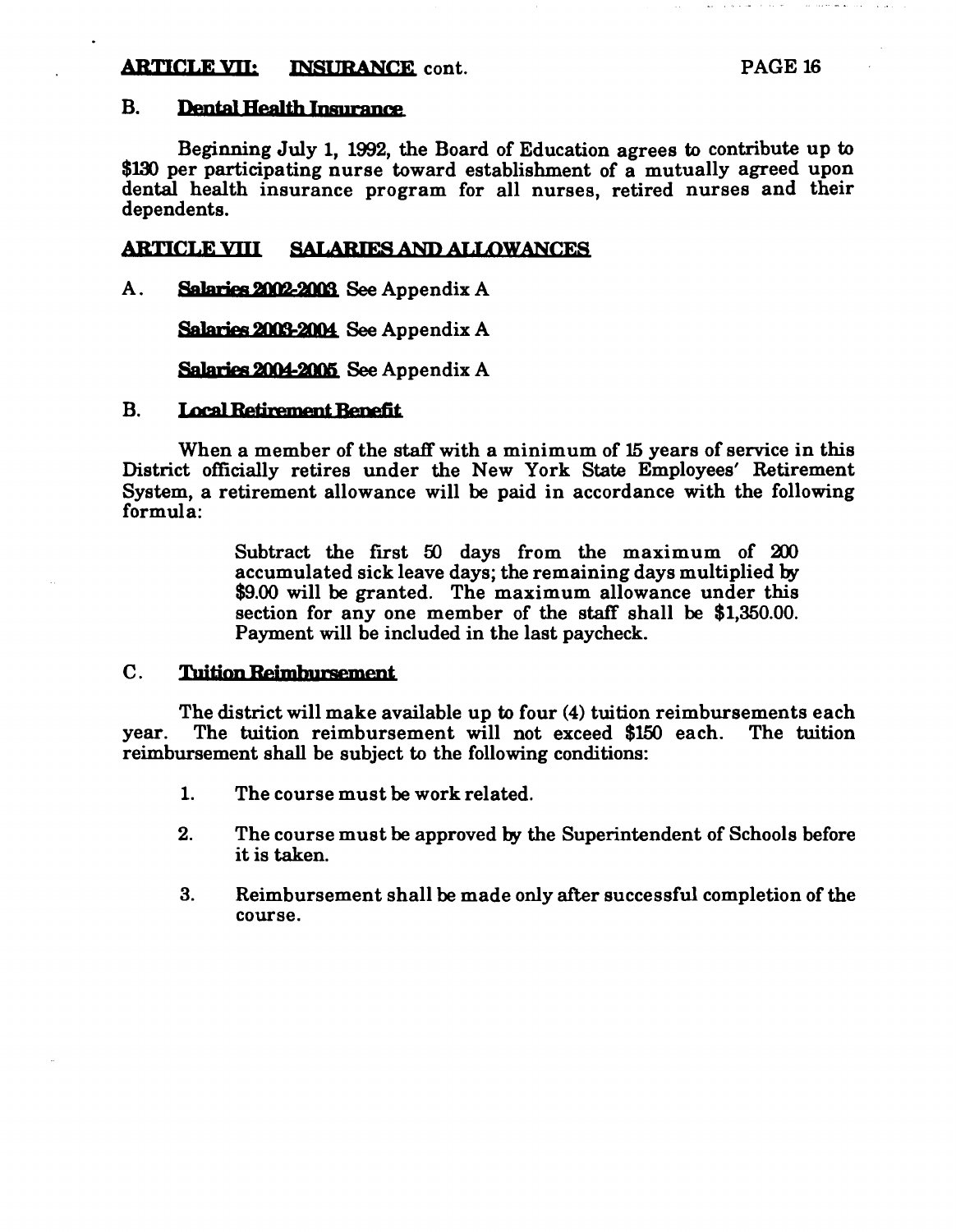## **ARTICLE IX: DURATION OF AGREEMENT**

This agreement shall become effective upon its approval by a majority of the Jordan Elbridge Professional Nurses' Association and a majority of the Jordan Elbridge Board Members and shall be binding and in full force and effect from July **1,2002** through June **30,2005.** 

In witness whereotp parties have hereunto set their hands and seals this ---------------- **2003.** 

**Jordan Elbridge Central School District** 

By omin Superin  $Bv$ Clerk

Jordan Elbridge Professional **Nurses' Association** 

By Negotiating Committeeperson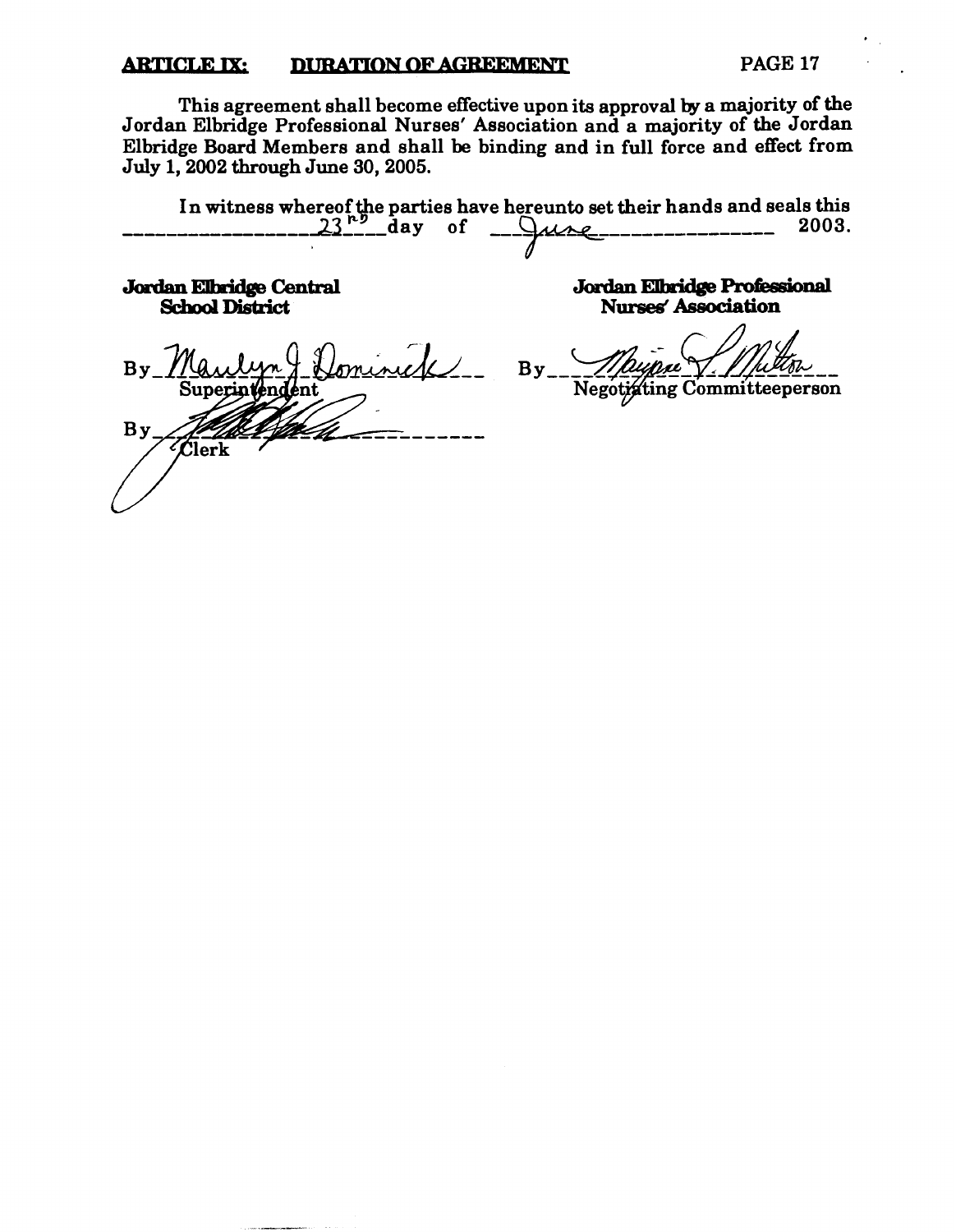الرابي والمتعارف والمتفقد المتعارف والمتحدث والمحارب

## **APPENDIXA (SALARY)** 'IO **TRE AGREEMENT** aFIWEEN 'IB(E **JORDAN ELERIDGE CENTRAL SCHOOL DISTRICT AND THE JORDAN ELBRIDGE PROFESSIONAL** NUR5S' **ASSOCIATION**

| A. | <b>Salaries</b> |
|----|-----------------|
|    | 2001-2002       |

| <b>Marijane Milton</b> | \$24,382 |
|------------------------|----------|
| <b>Roxanne Sherman</b> | \$23,000 |
| Michelle Valerino      | \$22,917 |
| <b>Suzanne Petrick</b> | \$21,500 |

Salary movement will be consistent with other professional staff (teachers).

### 1. **SALARY 2002-2003 (3%)**

Each returning member of the unit will receive a **3%** increase over their 2001-2002 salary base prorated for the actual full-time equivalent of the position.

### $2<sub>-</sub>$ **SALARY 2003-2004 (3%)**

Each returning member of the unit will receive a **3%** increase over their 20022)03 salary base prorated for the actual full-time equivalent of the position.

### **3. SALARY 2004-2005 (3%)**

Each returning member of the unit will receive a **3%** increase over their **2003-2004** salary base prorated for the actual full-time equivalent of the position.

- **4.** The annual work obligation for school nurse personnel shall total 1,350 hours which include five paid holidays. These holidays will be Thanksgiving, Christmas, New Years, Good Friday and Memorial Day.
- **5.** In addition, school nurse personnel may be required to work up to three **(3),**  eight hour days at some time during the summer session to be scheduled through mutual agreement between the school nurse and the building principal.